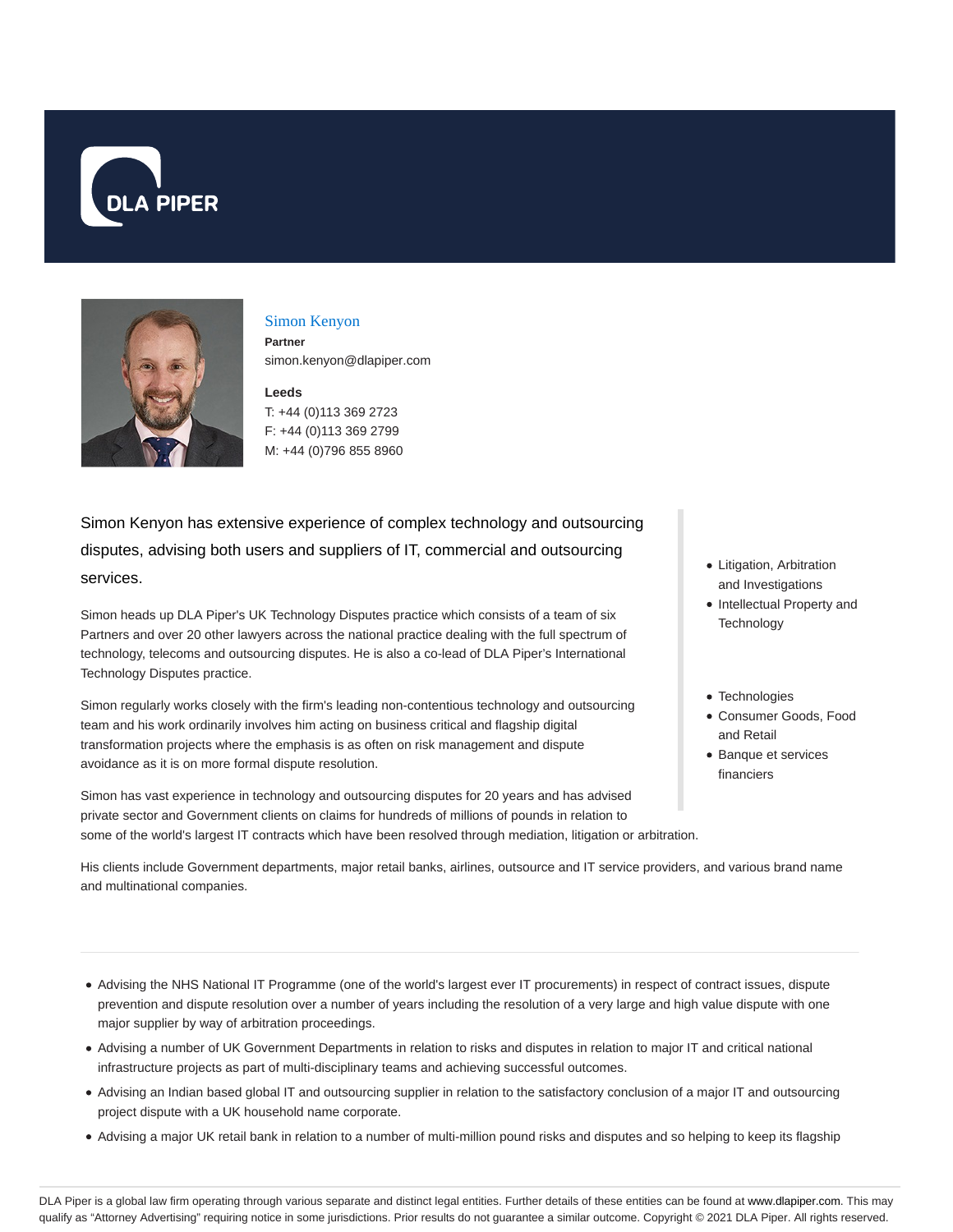digital transformation project on track and helping to achieve a reset of the contract on favourable terms.

- Advising a number of UK financial and asset based lending institutions threatened with the cessation of service regarding business critical IT platforms in the context of software licensing disputes and so protecting their right to continued and uninterrupted service including the preparation of injunctive proceedings to protect their business interests.
- Advising a major Indian IT and Outsourcing provider in successfully defending and resolving initial damages claims of approximately USD20 million intimated by an international mobile telecommunications operator which related to a series of alleged data breaches.
- Advising a leading UK Household goods manufacturer in relation to potential contractual and tortious claims against the IT/ Outsourcing company to which it had outsourced the whole of its IT function with regard to a high profile malware attack.
- Acting for a major international retailer in a dispute with a United States licensor of software which was critical to the operation of the client's retail business in several hundred retail outlets in the UK, through to a settlement on favourable terms and so protecting its right to continued and uninterrupted service.
- Advising a US communications company in relation to the resolution through mediation of a dispute with a UK based manufacturer and licensor regarding royalty payments.
- Advising a global food and beverage company in the successful resolution of High Court proceedings relating to a claim under the Commercial Agents regulations.

## DIPLÔMES

# Qualifications professionnelles

• Solicitor of the Senior Courts of England and Wales

## Expérience antérieure

- 2007 to date, Partner, DLA Piper
- 2002 to 2006, Associate, DLA Piper
- 1998 to 2002, Assistant Solicitor, DLA Piper
- 1997 to 1998, Assistant Solicitor, Yorkshire based law firm
- 1995 to 1997, Trainee Solicitor, Yorkshire based law firm

## Reconnaissance

- "Simon Kenyon is key name for technology disputes. Simon Kenyon is always very responsive, answering questions quickly and navigating difficult situations." Legal 500 2019.
- "Simon Kenyon is known for his work in the area of IT litigation." One source notes: "He was a delight to work with, very able, and I would certainly recommend him to anyone looking for an IT litigation solicitor." Chambers 2017.
- Simon is listed in Chambers UK 2014 as a Key Individual who "is complimented for his responsiveness and offering of commercial solutions to disputes".
- Simon's team is described by Legal 500 (2014) as providing a 'satisfying' and 'commercially astute' service.
- Simon is listed in Chambers UK 2013 as a Key Individual who "serves a strong base of governmental and blue-chip IT and telecoms clients in complex and large-scale disputes. He maintains a considerable reputation with regard to this".

# Formation

- Brasenose College, Oxford, BA (Hons) Oxon Jurisprudence, 1994
- Legal Practice Course Distinction from the College of Law (Chester), 1995

# Adhésions

Member of the Society for Computers and Law